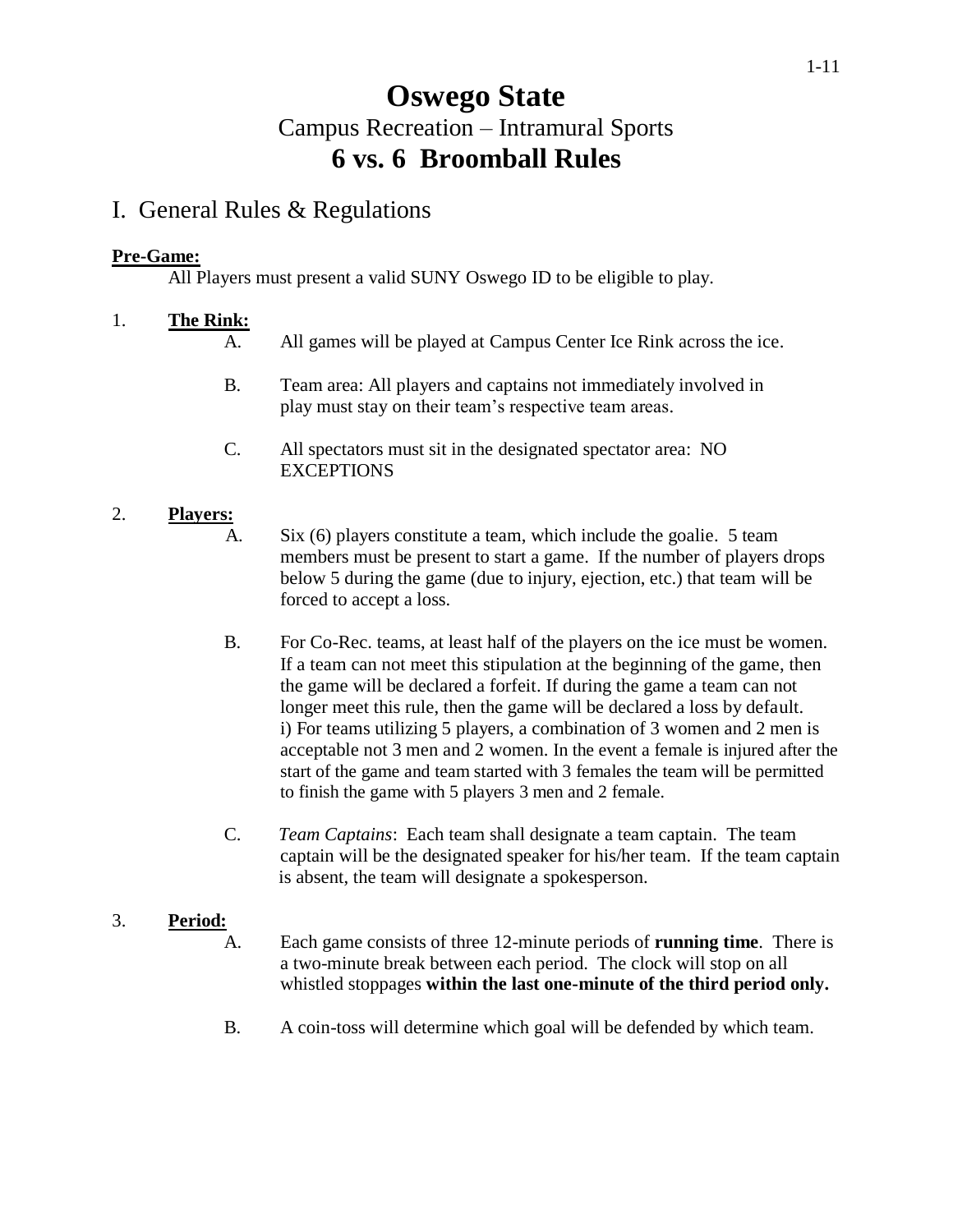- 4. **Forfeits:** Any team not ready to play at game time will receive a forfeit unless the opposing team captain approves a 10 minute extension and shortened game time.
- **5. Time Outs:** Each team is entitled to one (1) time-out per game, a team can call a time-out during a dead ball or when they have possession of the ball. Following a time-out an indirect shot or face off will take place from the spot where the time-out was called. A time- out shall not exceed 1.5 minutes. Time-Out Continue: If either team is not ready to play within the allotted time a one-minute delay of game penalty will be enforced.
- **6. Tie Game:** A five (5) minute period of sudden death will only be played during the playoffs. Each team will play with 4 players, (2 female 2 male,) neither team will provide a goalie, and no player may enter the crease during over time. There shall never be more than one male player than female player during overtime. A player who stops a shot on goal after it has crossed the goal crease will result in a legal goal scored. If the game is still tied after the first sudden death period, then a new 5-minute period will be played with one less player than the previous period.
- 7. **Substitutions:** Are allowed either "on the fly" behind the ball or at any time when the ball is dead. Each substitute shall be in uniform, with proper equipment, ready to play. Games must not be delayed by substitutions. A minor delay of game penalty will be issued in this case. If a team plays with more than 6 players or more than 3 males in Co-Rec, a bench minor penalty shall be assessed to the offending team.

### 8. **Official's Decisions:**

- A. ALL DECISIONS OF THE OFFICIALS ARE FINAL
- B. Players who are asked to leave the ice due to a penalty have no more than 15 seconds . Failure to do leave the ice in 15 seconds or less will result in an additional one-minute of penalty time for the player or possible ejection.
- C. Arguing with the officials or other unsportsmanlike conduct will result in penalty or a possible ejection from the game.

### 9. **Movement of Ball:**

- A. The game ball must be projected by a broomball stick, except as specified in Rule II, section 2b. It is illegal to advance the ball whether by hand pass or kick. **Failure to comply with this rule will result in an indirect shot at the spot of the foul.**
- B. It is permissible for a player to stop the broomball with one or both feet, but the player must then be projected the broomball with their stick.
- C. All balls going out of play will be put back in play by an indirect hit. If the ball is put out of play by simultaneous force from each team, then a face-off will occur at center ice.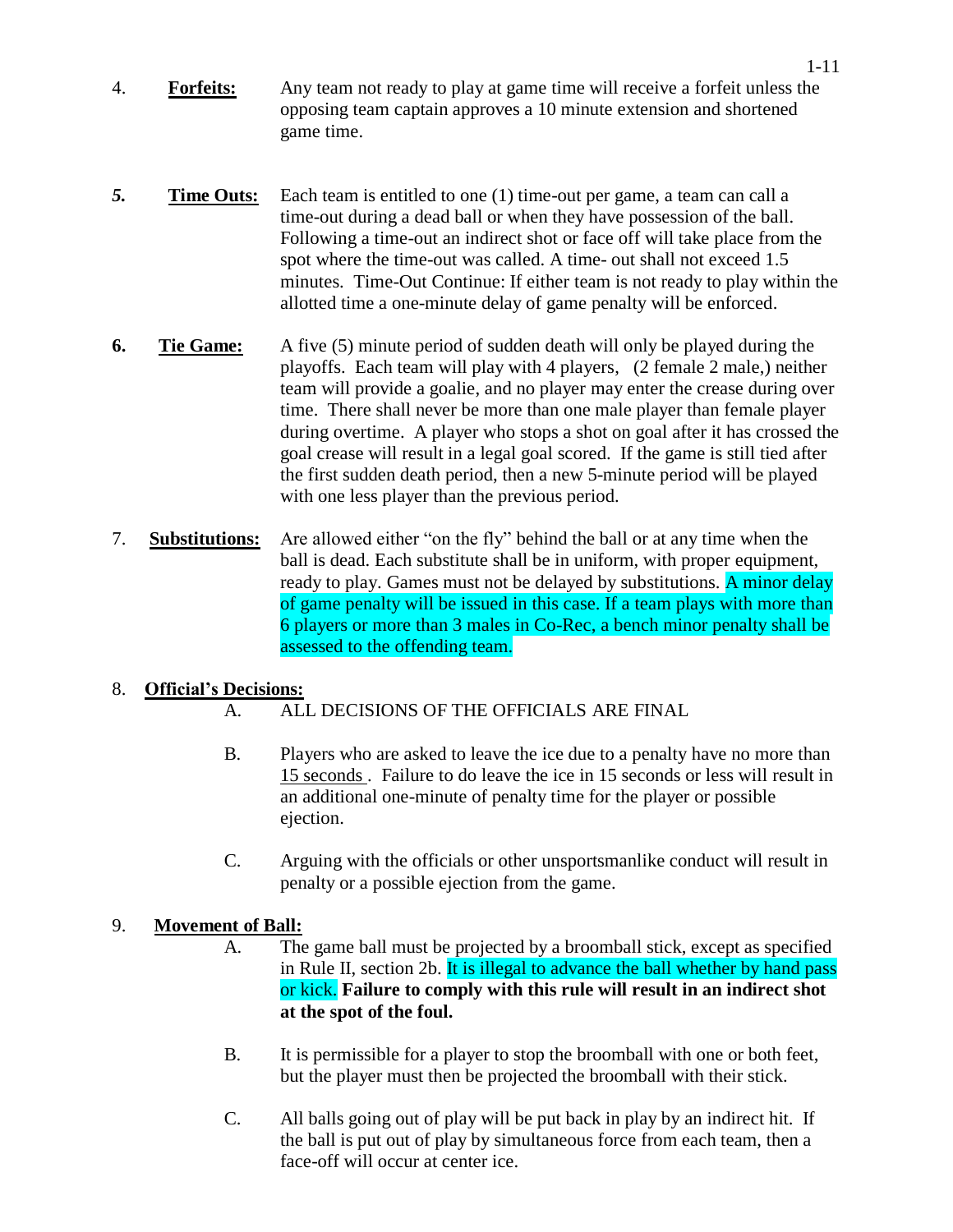## II. Equipment

- 1. **Game Ball, Jerseys, & Playing Equipment:** Campus Recreation will supply the game ball, pennies, broomball sticks, helmets, and goalkeeping equipment for each team. Each player will check out equipment from the supervisor at the arena. A valid SUNY Oswego ID will be required for each player to check out his/her own equipment (i.e. stick, helmet, etc.). All equipment must be checked in with the Intramural Supervisor immediately following the game.
- 2. **Shoes & Long Pants: Clean Soft, rubber-soled sneakers are the only footwear permitted on the ice. All players must carry an extra pair of sneakers to the ice area, because it is important that mud and dirt not be tracked onto the ice. If this policy is not followed, players will not be permitted to play. All players must wear pants or leggings. Shorts with high socks are NOT acceptable.**
- 3. **Padding:** Elbow and knee pads are recommended, but are not required. Soft pliable knee or elbow pads or hockey shin guards are allowed in the appropriate location. Hockey gloves may be worn. Goalies may use a baseball or softball glove as their catching glove. All goalies must wear approved goalkeeping equipment. No goal keepers may wear padding that extends further beyond their body than the intramural issued equipment. Under no circumstances will a player wearing a cast or splint be allowed to play intramural broomball.
- 4. **Glasses:** All glasses worn should be unbreakable and all players are responsible for the safety of their own glasses.
- 5. **Jewelry:** Wristwatches, bracelets, rings, large or loop earrings or any item deemed to be dangerous by the officials may not be worn.

## III. Infractions

\*\*Following all infractions that do not award a penalty shot or a goal the opposing team will be awarded an indirect hit.

- 1. **Offsides:**
	- A. Games will be played across the ice. The ice will be divided into two zones (attacking zone & defensive zone) by an imaginary line marked by a cone on the blue line. Goals may be scored by either zone. Each 6 player teams must have at least 1 player in their attacking zone and 2 players (one plus the goalie) in their defensive zone AT ALL TIMES. Likewise, no team shall have more than 4 players in their attacking zone and no more than 5 (4 players plus the goalie) in their defensive zone. **Offsides** is called when any team violates this rule and an indirect hit is awarded at center ice.
	- B. In overtime, the offside rule shall still apply. During 4 on 4 play, no more than three players are allowed in the offensive zone and one player must remain in the defensive zone at all times.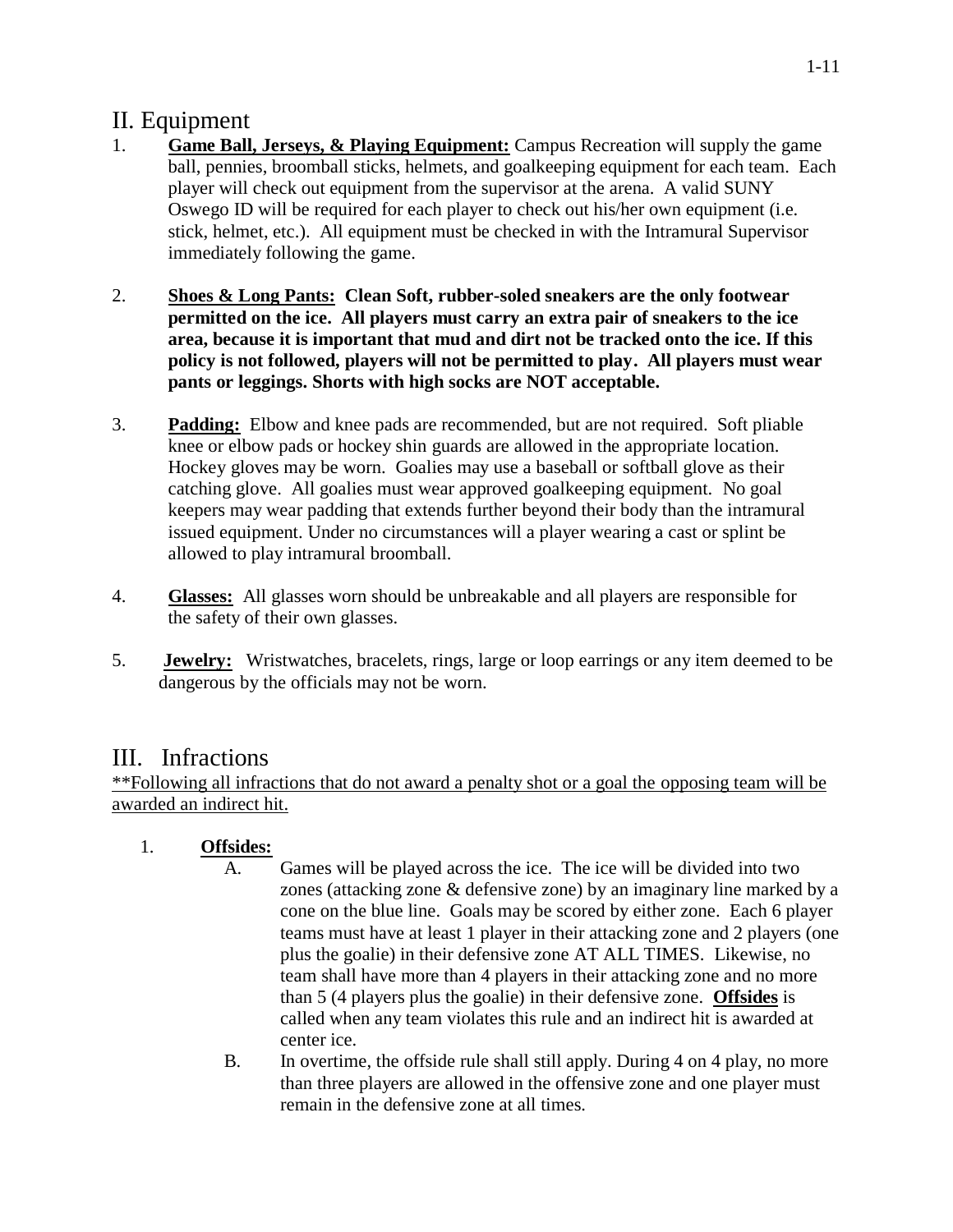### 2. **Crease Play:**

- A. The goalie must stay within an 8-foot area around the goal and is the only player allowed in the goalie crease. The goal crease is an area the width of the goal and extends three feet from the goal. Offensive crease violations result in an indirect hit for the defense from the top of the face off circle in front of their own goal. Defensive crease violations result in an indirect hit for the offense from the top of the face off circle in front of the goal. If, in the officials judgment, the defense illegally prevented the ball from entering the goal at the same time as a crease violation then the offense is awarded a penalty shot from the opposite face off circle on an open goal.
- B. If the goalie traps or catches the ball, he/she must release it within 3 seconds If the goalie throws the ball it must be released to the side and no further than center ice. Violation will result in indirect hit from center ice by the opposing team.
- C. Overtime Crease Violations: If a defensive player stops a shot on goal after it has crossed the goal crease will result in a legal goal scored. If an offensive player contacts the ball while the ball is in the goal crease the score will be disallowed and put in play by an indirect shot by the opposing team.

## **IV. Penalties**

**Minor Penalty**: penalized player removed for 2 minutes during which time no substitute is permitted unless the penalized team is scored on. Penalties carry over from one period to another including overtime.

**Major Penalty:** penalized player removed for 5 minutes during which time no substitute is permitted, not even if the penalized team is scored on. (Two major penalties in the same game by one player results in an ejection) The team must serve the five minute penalty before a substitute can enter the game.

**Game Penalty/Ejection:** Player must meet with the Coordinator of Campus Recreation or designee before being reinstated and the team must serve the five minute man down penalty.

## 1. **High Sticking:**

- A. Brooms cannot be raised above the waist either on the backswing, or follow through. **Result: 2-minute penalty and** *indirect shot from the spot of the foul.*
- B. Brooms cannot be used in any way to injure or strike another player. Failure to abide by this rule will result in an automatic ejection from the game and an indirect hit for the opposing team.

## 2. **Body Checking/Illegal Contact:**

A. Any body-checking, hacking, elbowing, tripping, holding or other contact deemed severe by the official(s) and/or supervisor will result in a five minute penalty and possible ejection and/or suspension. *(Result: indirect shot from the top of the face off circle in the offended team's attack zone.)*